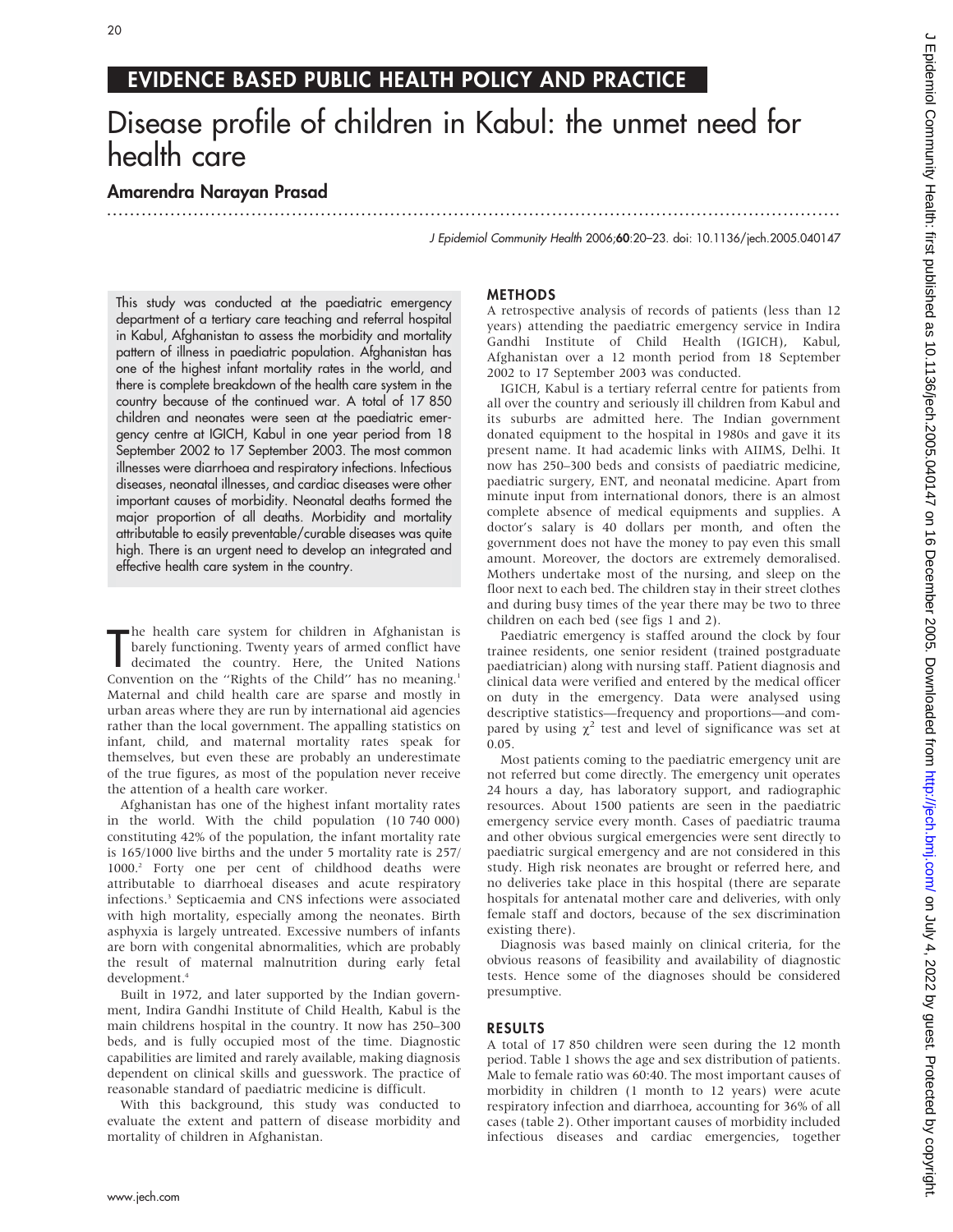

Figure 1 The crowded emergency ward of the hospital showing two children being treated in one bed and the sick attendants and mothers of patients close by, with no separate bed for them.



**Figure 2** The long patient queue in the registration area of the paediatric outpatient department of the IGICH hospital.

accounting for 26% cases. There was a high incidence of Down's syndrome, probably because mothers continue to have children until an elderly age. Metabolic and other genetic disorders were also common (consanguineous marriage was quite common in society). Table 3 gives the distribution of various high risk health problems in neonates. Nearly 21% neonates were before term, weighing less than 2500 g. Many neonates and children had more than one illness, and hence they have appeared more than once under different causes of morbidity in the table.

The overall mortality was 14.8%. Maximal mortality rate was in the neonatal period. Major cause of neonatal mortality was birth asphyxia, sepsis, respiratory distress, and prematurity. Mortality in older children was primarily contributed by pneumonia, bronchiolitis, diarrhoea, sepsis, cardiovascular illnesses like congestive cardiac failure and CHD, shock, and CNS diseases like pyogenic meningitis and encephalitis (see tables 4 and 5).

#### **DISCUSSION**

This study was done to generate data that can help in understanding the health care needs in Afghanistan and help the health managers to plan rational distribution of resources. The lasting impact of war on the health status of children can well be seen here. The lack of basic needs such as food, shelter, clean water, health care access, education, and work opportunities is the biggest health challenge.<sup>5</sup> Another notable constraint is lack of human resources. The lack of trained health professionals is arguably the single greatest problem.<sup>6</sup> Despite intense recruiting efforts it has been extremely difficult to find physicians to work in rural areas. In the face of still developing case definitions and extremely limited laboratory support, diagnoses are usually made on the basis of patients self reported symptoms (although some of the patients made use of the diagnostic facilities across the border in Pakistan, of which Peshawar was closest). Sex status seems to affect even paediatric access to health care; shown by the fact that most (59.9%) paediatric consultations involved boys. Medical education has been halted with few publications or books later than 1986 available. Although relative peace has returned to some areas of the country, the economy is so weak that little can be done by the ruling authorities to improve the situation.<sup>7</sup>

IGICH is the main childrens hospital in Afghanistan and seriously ill children were admitted here from Kabul and its suburbs, and the hospital served as a tertiary referral centre for patients from all over the country. On average, four children die each day in IGICH, Kabul of preventable/easily treatable illnesses. Among the infectious diseases gastroenteritis accounted for nearly 20% of the admissions. Septicaemia, meningitis, pneumonia, tuberculosis, measles, and typhoid fever were other common infectious diseases. Malnutrition of varying degree was the core problem, and was seen in nearly one quarter of admissions. Twenty per cent of them had severe PEM, which contributed for higher mortality. Septicaemia and CNS infections were associated with high mortality especially among neonates.

The lasting impact of war on the psychological state of children is well described. Many children have post-traumatic

|                  |  |  | <b>Table 1</b> Age and sex distribution of children seen at emergency of IGICH, Kabul (total |  |  |
|------------------|--|--|----------------------------------------------------------------------------------------------|--|--|
| $number = 17850$ |  |  |                                                                                              |  |  |

| Age group      | Male | Female | Total |
|----------------|------|--------|-------|
| $0 - 30$ days  | 3200 | 2650   | 5850  |
| $1-12$ months  | 2480 | 1396   | 3876  |
| $12-60$ months | 3840 | 2625   | 6465  |
| $5 - 12$ years | 1180 | 479    | 1659  |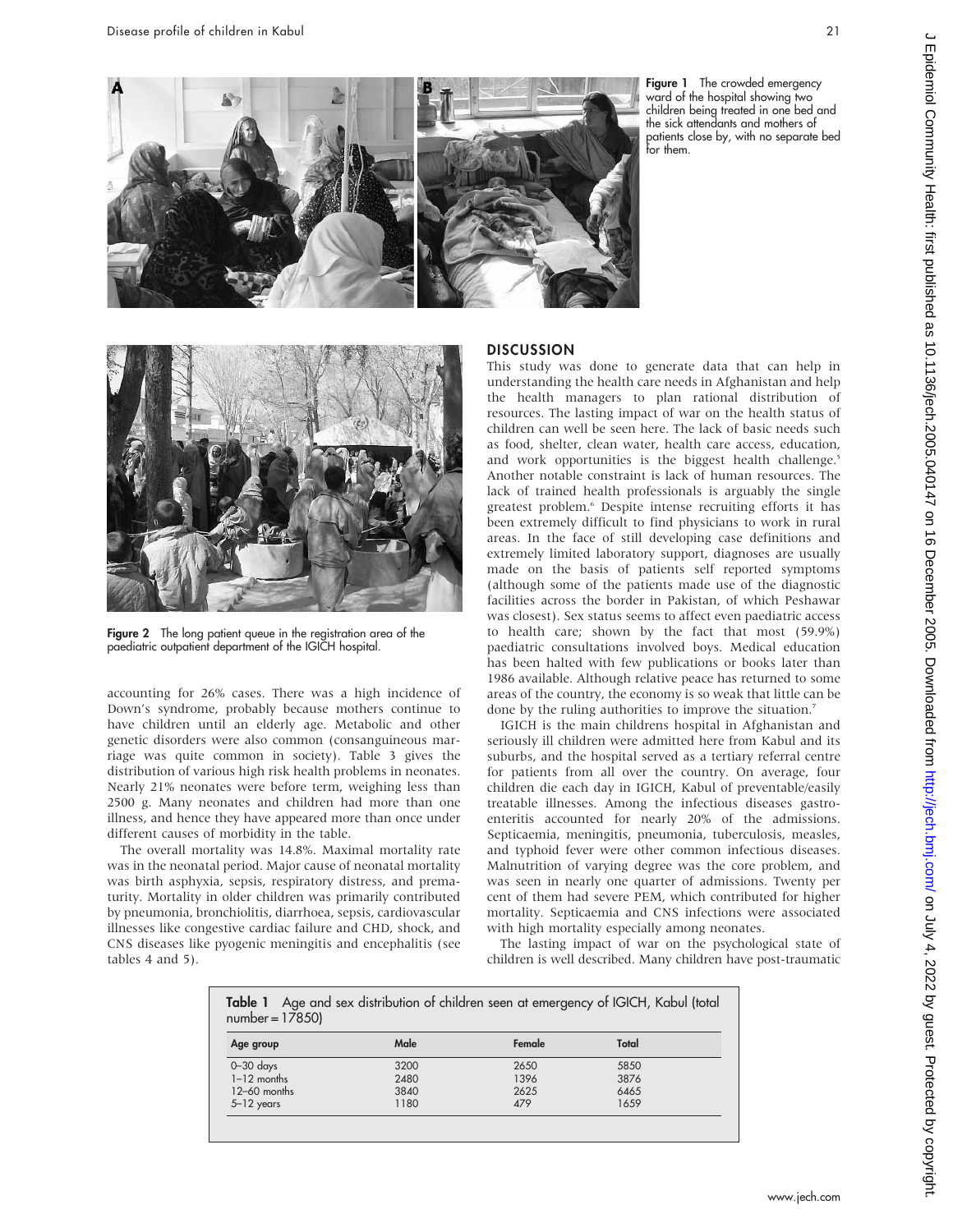| <b>Disease system</b>                       | Disease condition*                                                                                                                                                                                                                 | Number<br>of cases | %              |
|---------------------------------------------|------------------------------------------------------------------------------------------------------------------------------------------------------------------------------------------------------------------------------------|--------------------|----------------|
| <b>CNS</b>                                  | †C-cerebral palsy, seizures, stroke, hydrocephalus, neural tube defect, Sydenham's chorea<br>‡O-migraine, neurodegenerative disorders, neurocutaneous syndromes, muscular dystrophy,<br>myasthenia gravis, Guillane Barre syndrome | 848<br>106         | 8              |
| Urinary system                              | C-nephrotic syndrome, glomerulonephritis, urinary tract infection, urolithiasis<br>O-renal failure, obstructive uropathy, renal tubular acidosis                                                                                   | 407<br>92          | 4              |
| Genitourinary tract                         | C-diarrhoea, constipation<br>O-peptic ulcer, chronic inflammatory bowel disorder, appendicitis, intestinal obstruction                                                                                                             | 1936<br>124        | 18             |
| Liver                                       | C-viral hepatitis, portal hypertension, drug induced hepatitis<br>O-hepatic abscess, hepatic failure, hydatid cyst liver, cholestatic jaundice in infancy                                                                          | 306<br>28          | 3              |
| Cardiovascular system                       | C-acyanotic CHD (VSD, ASD, PDA, AS, PS), cyanotic CHD (TOF, Eisenmenger syndrome,<br>tricuspid atresia), RHD and Rheumatic carditis, CHF, myocarditis, pericarditis                                                                | 1532               | 14             |
|                                             | O-infective endocarditis, hypertension, arrythmias, congenital heart defects (dextrocardia,<br>ectopia cordis)                                                                                                                     | 141                |                |
| Respiratory system                          | C-acute respiratory infection, bronchial asthma, pleural effusion, lung abscess<br>O-hydatid cyst lung, pneumothorax, cystic fibrosis                                                                                              | 2320<br>56         | 20             |
| Endocrine system                            | $C$ -hypothyroidism<br>O-diabetes mellitus (type 1), diabetes insipidus, precocious puberty                                                                                                                                        | 212<br>28          | 2              |
| Haematological system                       | C-anaaemias (nutritional, thalassemias, aplastic), idiopathic thrombocytopenic purpura<br>O-haemophilia, leukaemia, lymphoma (Hodgkin's and non-Hodgkin's)                                                                         | 586<br>48          | 5              |
| Infectious diseases                         | C-CNS infection, septicaemia, enteric fever, tuberculosis, acute rheumatic fever, chicken pox,<br>cutaneous leishmaniasis, malaria                                                                                                 | 1526               | 15             |
| Nutritional disorders                       | O-brucellosis, mumps, measles, diphtheria, rabies, tetanus, Kalazar<br>C-protein malnutrition, rickets                                                                                                                             | 208<br>2786        | 24             |
|                                             | O-scurvy, iodine deficiency goitre                                                                                                                                                                                                 | 42                 |                |
| Genetic and metabolic<br>disorder           | C-Down's syndrome<br>O - storage disorders(glycogen/lipid)                                                                                                                                                                         | 224<br>39          | $\overline{2}$ |
| Collagen vascular and<br>skeletal disorders | C-rheumatoid arthritis, septic arthritis<br>O-congenital bony defects (CTEV, congenital dislocation of hip), Henoch schonlein purpura                                                                                              | 96<br>18           | 1              |
| Psychological disorders                     | C-post-traumatic stress disorders, behavioural disorders<br>O-ADHD, sepression                                                                                                                                                     | 383<br>65          | 4              |
| Eye, ENT, and skin<br>disorders             | C-scabies, atopic and seborrheic dermatitis, ASOM, congenital nasolacrimal duct obstruction,<br>superficial fungal infection, tonsillitis                                                                                          | 346                | 3              |
|                                             | O-Steven's Johnson syndrome                                                                                                                                                                                                        | 6                  |                |
| Miscellaneous                               | Poisonings, scorpion bite, etc                                                                                                                                                                                                     | 84                 | $<$ 1          |

stress disorder as a consequence of experiencing parental loss in war.<sup>8</sup> A landmark survey by Unicef on the affect of war on children aged 8–18 years in Kabul showed that 41% had lost one or more parents because of the conflict, and over half had witnessed torture or violent death.<sup>9</sup> While such events can lead to considerable psychological trauma or distress, they may also inure a young mind to violence.

Primary and secondary health care systems for children in Afghanistan are barely functional. Integration of community and hospital health care for children is promoted as the key strategy, with a particular emphasis on continuing medical education and morale building in local staff to maintain the practice of paediatrics in the country.<sup>10</sup> Most of the trained paediatricians are based in the hospitals and they do not realise the importance of preventing illness and accidents in the community. In rural areas, the supply of trained health personnel is non-existent. For every 10 000 people in the country, there is an average of 1.8 physicians. Because three quarters of the physician population is in or near Kabul, most provinces have less than one physician for every 10 000 people. Hence an integrated health service that promotes the health of all children in society has to be developed.

| Table 3 Neonatal morbidity state: total number = $5850$ (term neonates = $4650$ ; before |
|------------------------------------------------------------------------------------------|
| term neonates = $1200$ ; extreme prematurity < $1000 g = 54$                             |

|                                                                                                                                                                                               | <b>Number</b>     | <b>Number</b>      |       |               |
|-----------------------------------------------------------------------------------------------------------------------------------------------------------------------------------------------|-------------------|--------------------|-------|---------------|
| <b>Disease</b>                                                                                                                                                                                | In term<br>babies | In preterm<br>baby | Total | $\%$          |
| Birth asphyxia                                                                                                                                                                                | 1167              | 453                | 1620  | 28            |
| Septicaemia/CNS infection                                                                                                                                                                     | 823               | 685                | 1508  | 26            |
| Pathological jaundice                                                                                                                                                                         | 386               | 190                | 576   | 10            |
| Respiratory distress (congenital pneumonia, TTNB, HMD,<br>meconium aspiration, CHD)                                                                                                           | 794               | 252                | 1046  | 18            |
| Seizures                                                                                                                                                                                      | 202               | 140                | 342   | 6             |
| Hypothermia                                                                                                                                                                                   | 96                | 129                | 225   | 4             |
| Hypoglycaemia                                                                                                                                                                                 | 142               | 145                | 287   | 5             |
| Haematological disorders (HDN, DIC, polycythemia)                                                                                                                                             | 98                | 66                 | 164   | 3             |
| Multiple pregnancy                                                                                                                                                                            | 44                | 21                 | 6.5   |               |
| Birth defects (anorectal malformation, neural tube defect,<br>tracheo-oesophageal fistula, cleft lip/palate, pyloric stenosis,<br>intestinal obstruction, biliary atresia, omphalocoele, etc) | 224               | 234                | 458   | 8             |
| Miscellaneous                                                                                                                                                                                 | 76                | 28                 | 104   | $\mathcal{P}$ |